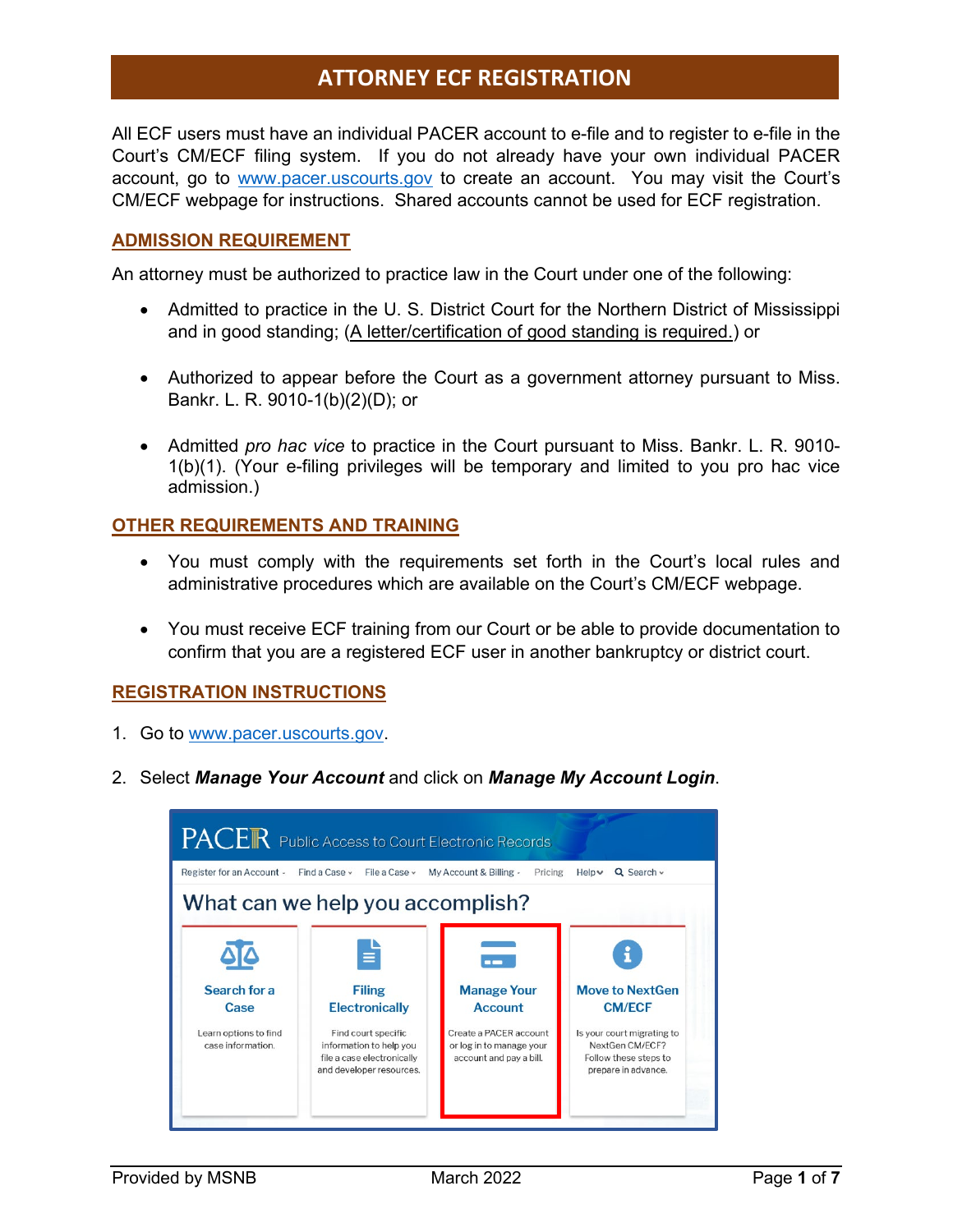3. Login using your individual PACER account username and password.

| Login                                                                                                                                                                                                                          |  |  |  |  |
|--------------------------------------------------------------------------------------------------------------------------------------------------------------------------------------------------------------------------------|--|--|--|--|
| * Required Information                                                                                                                                                                                                         |  |  |  |  |
| Username *                                                                                                                                                                                                                     |  |  |  |  |
| Password *                                                                                                                                                                                                                     |  |  |  |  |
| Login<br>Cancel<br><b>Clear</b><br>Need an Account?   Forgot Your Password?   Forgot Username?                                                                                                                                 |  |  |  |  |
| NOTICE: This is a restricted government website for official PACER use only. Unauthorized entry is<br>prohibited and subject to prosecution under Title 18 of the U.S. Code. All activities and access<br>attempts are logged. |  |  |  |  |

4. Select the **Maintenance** tab and click on the *Attorney Admissions/E-File Registration* link.

| Settings                                                                               | Maintenance | Payments | Usage                                          |  |
|----------------------------------------------------------------------------------------|-------------|----------|------------------------------------------------|--|
| <b>Attorney Admissions / E-File Registration</b><br><b>Update Personal Information</b> |             |          |                                                |  |
| <b>Update Address Information</b>                                                      |             |          | <b>Non-Attorney E-File Registration</b>        |  |
| <b>Check E-File Status</b>                                                             |             |          | <b>E-File Registration/Maintenance History</b> |  |
|                                                                                        |             |          |                                                |  |

5. Select **U. S. Bankruptcy Courts** from the **Court Type** list. Select **Mississippi Northern Bankruptcy Court** from the **Court** list. Click **Next**.

| In what court do you want to practice?<br>* Required Information                                                                                                                                                                                                        |                                        |  |  |  |  |  |
|-------------------------------------------------------------------------------------------------------------------------------------------------------------------------------------------------------------------------------------------------------------------------|----------------------------------------|--|--|--|--|--|
| Court Type *                                                                                                                                                                                                                                                            | U.S. Bankruptcy Courts<br>$\checkmark$ |  |  |  |  |  |
| Court <sup>*</sup>                                                                                                                                                                                                                                                      | Mississippi Northern Bankrupto V       |  |  |  |  |  |
| <b>Note:</b> Centralized attorney admissions and e-file registration are currently not available for all<br>courts. If you do not see a court listed, please visit that court's website. To find more information<br>on all courts, visit the Court CM/ECF Lookup page. |                                        |  |  |  |  |  |
|                                                                                                                                                                                                                                                                         | Cancel<br>Next.<br>Reset               |  |  |  |  |  |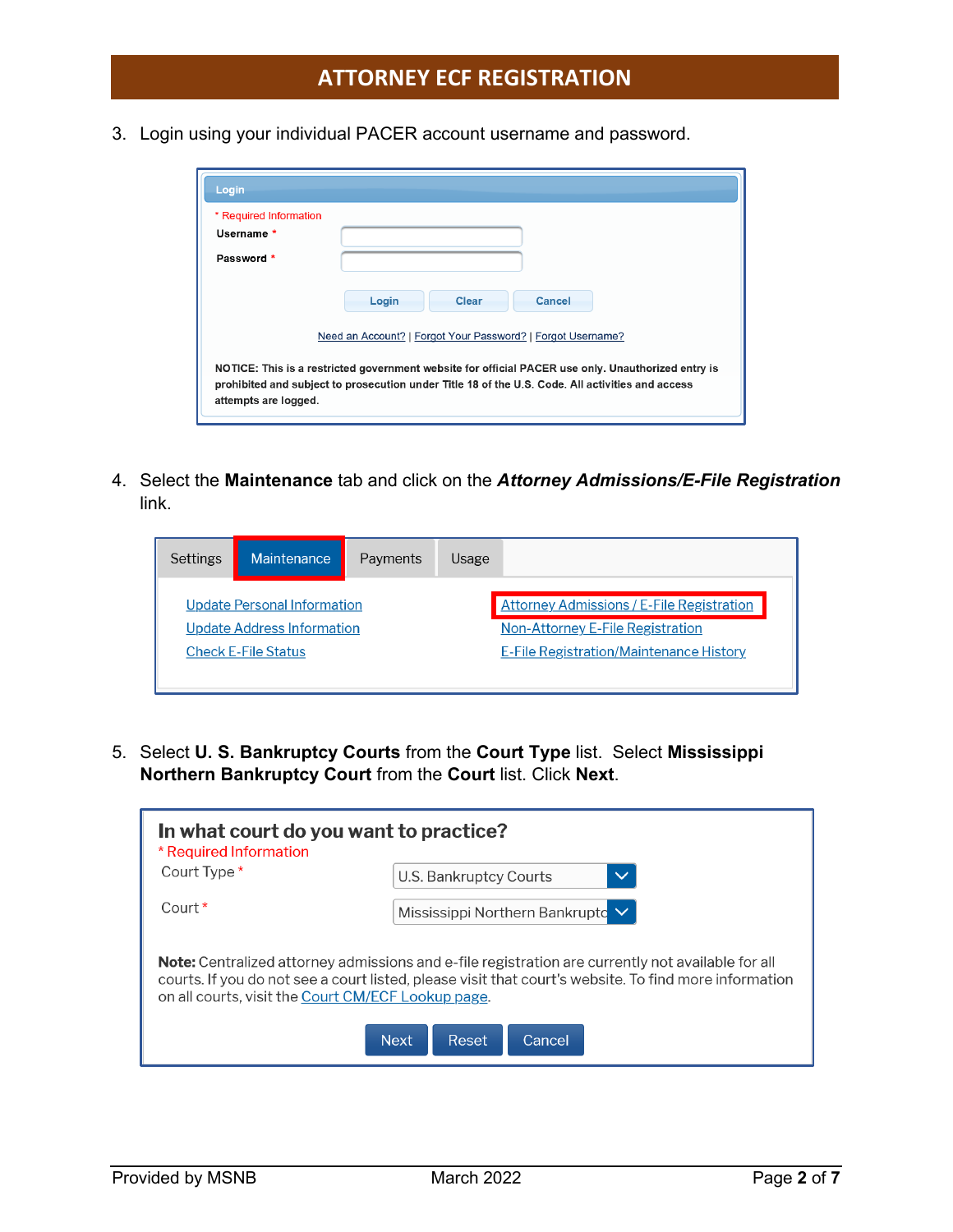6. Select the appropriate attorney registration:



- **E-File Registration Only** if you are admitted to practice in the U. S. District Court for the Northern District of Mississippi and in good standing. The Court will request a letter/certificate of good standing via email.
- **Pro Hac Vice**  if you have been admitted pro hac vice in this Court pursuant to Miss. Bankr. L. R. 9010-1(b)(1). E-filing privileges will be temporary and should only be used in cases in which pro hac vice admission is granted.
- **Federal Attorney**  if you are authorized to appear before this Court as an attorney for the government pursuant to Miss. Bankr. L. R. 9010-1(b)(2)(D).
- 7. If you selected **E-File Registration Only** in the step above, select **Attorney** for the **Role in Court**. (If you selected Pro Hac Vice or Federal Attorney, the role should already be preset to **Attorney** with no other available options.)

| <b>Filer Information</b>                                                                                                                                                                                                                                                                 |                                            |  |  |  |
|------------------------------------------------------------------------------------------------------------------------------------------------------------------------------------------------------------------------------------------------------------------------------------------|--------------------------------------------|--|--|--|
| * Required Information                                                                                                                                                                                                                                                                   |                                            |  |  |  |
| Role in Court *                                                                                                                                                                                                                                                                          | $\checkmark$<br>Attorney                   |  |  |  |
| Title                                                                                                                                                                                                                                                                                    | $\sim$<br>Select a title or enter your own |  |  |  |
| Name<br>Shallanda Clay                                                                                                                                                                                                                                                                   |                                            |  |  |  |
| Lacknowledge that Lam submitting the e-file registration for the individual listed<br>above. Note: If more than one individual uses this account, you must create a new PACER<br>account for the individual who needs e-filing privileges, if she or he does not already have<br>$one.*$ |                                            |  |  |  |

Complete all required information fields and click **Next**.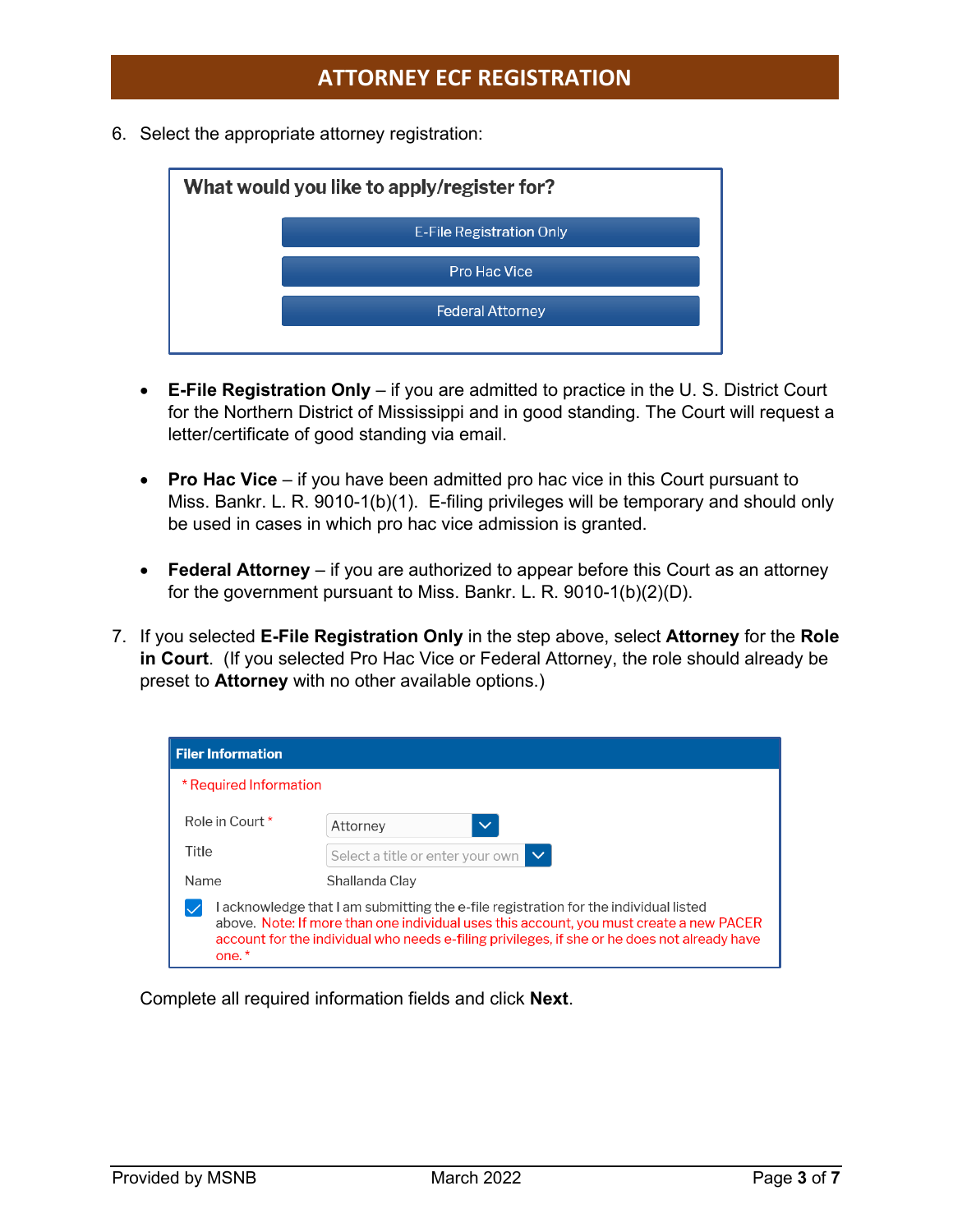8. Enter your **Email Information** and click **Next**.

| <b>Delivery Method and Formatting</b>                                              |                                     |    |  |  |  |
|------------------------------------------------------------------------------------|-------------------------------------|----|--|--|--|
| Use a different email. Checking this will clear the primary<br>email fields below. |                                     |    |  |  |  |
| Primary Email *                                                                    |                                     | 2  |  |  |  |
| Confirm Email *                                                                    |                                     | (? |  |  |  |
| Email Frequency *                                                                  | At The Time of Filing (One $E \vee$ |    |  |  |  |
| Email Format *                                                                     | <b>HTML</b><br>$\checkmark$         |    |  |  |  |

9. The **Payment Information** section is **Optional**. Once you have finished entering payment information OR if you choose not to enter payment information, click **Next**.

| <b>Payment Information</b>                                                                                                                                                                                                                                                                          |  |  |
|-----------------------------------------------------------------------------------------------------------------------------------------------------------------------------------------------------------------------------------------------------------------------------------------------------|--|--|
| <b>NOTE:</b> Not all courts accept ACH payments. If the court to which you are making a<br>payment does not accept ACH, then ACH payments will not be available as an option<br>during payment. In addition, the PACER Service Center does not accept ACH payments<br>for PACER (case search) fees. |  |  |
| This section is optional. If you do not enter payment information here, you may do so later<br>by selecting the Make One-Time PACER Fee Payment option under the Payments tab.                                                                                                                      |  |  |
| Select your method of payment from the Add Credit Card and Add ACH Payment options<br>below. You may store up to three payment methods.                                                                                                                                                             |  |  |
| To designate a card as the default for e-filling or admissions fees, click the <b>Set default</b> link in<br>the box(es) below. To remove the card as a default, click the Turn off link.                                                                                                           |  |  |
| Add Credit Card Add ACH Payment                                                                                                                                                                                                                                                                     |  |  |
| <b>Back</b><br>Cancel<br><b>Next</b>                                                                                                                                                                                                                                                                |  |  |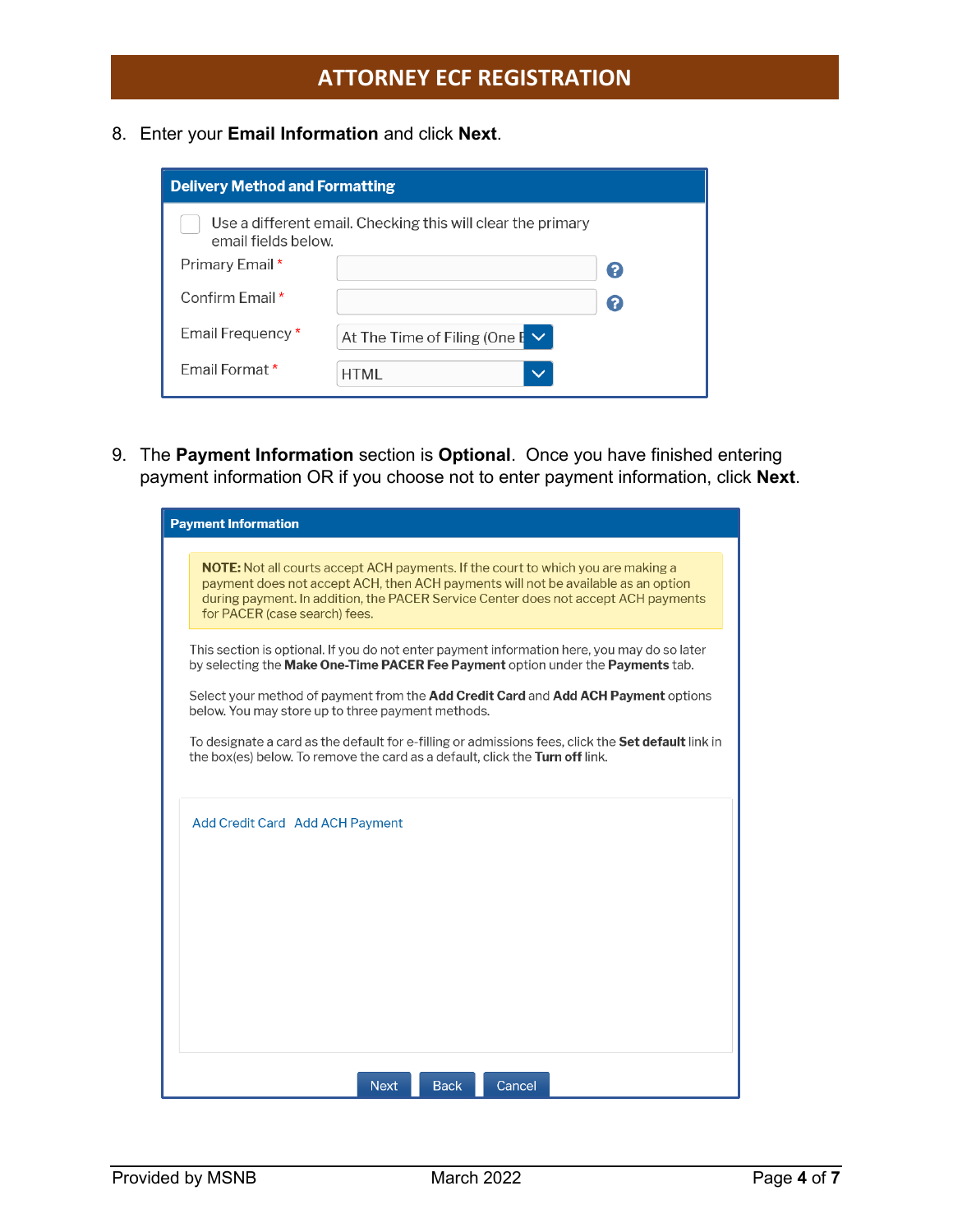10. After reviewing the attorney e-filing terms and conditions and the Court's policies and procedures, click the two boxes to acknowledge that you have done so and click **Submit**.

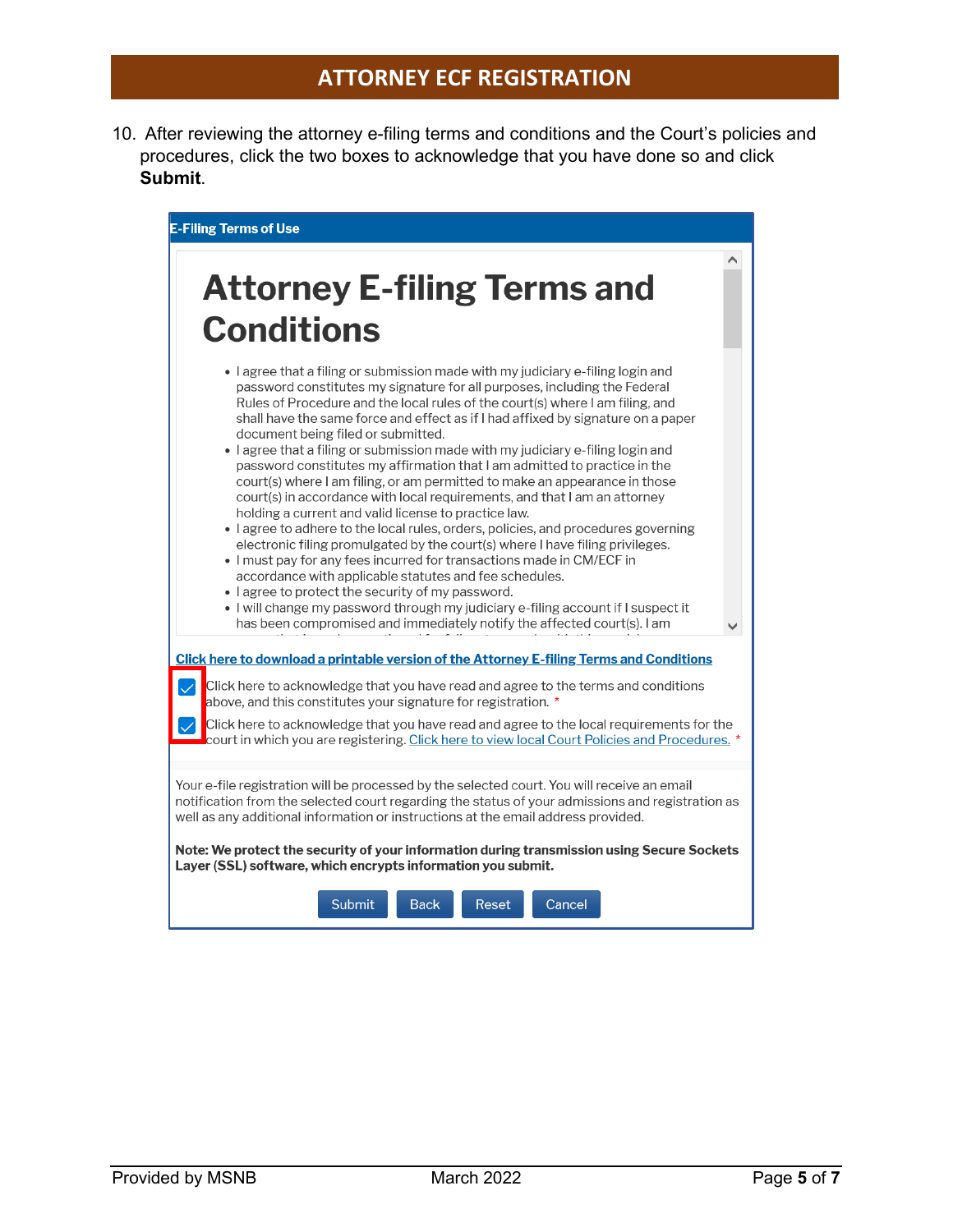11. The **Confirmation Page** should display. Click **Done** to close the window.



PACER will submit your registration to the court. You will receive an email notification once the court has processed your registration.

**Already a CM/ECF user in another court?** If so, expedite your approval by emailing one of the following to **ECF** reg@msnb.uscourts.gov after you complete registration:

- A recent notice of electronic filing (NEF) from another district or bankruptcy court; or
- A copy of approved registration from another district or bankruptcy court.

You may check the status of your registration at any time by following the instructions on the next page.